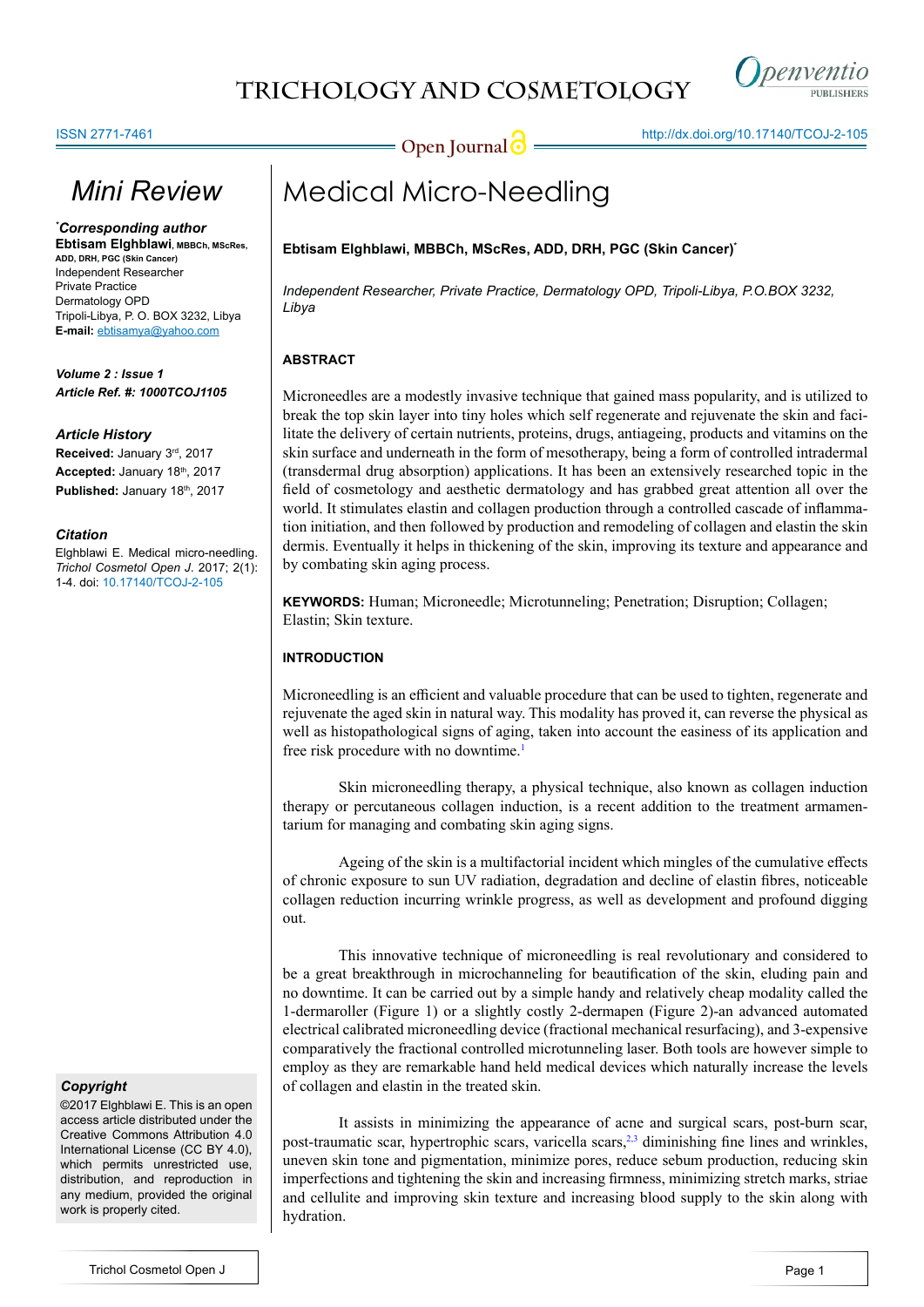### **TRICHOLOGY AND COSMETOLOGY**



Open Journal<sup>1</sup>

http://dx.doi.org/[10.17140/TCOJ-2-105](http://dx.doi.org/10.17140/TCOJ-2-105)



Microneedling also assist in removing the scales and sebum residue around the hair infundibulum. $3,4$ 

The skin comprises a barrier to penetration of exogenous substances to the body, skin and the hair.[4](#page-3-3)

The foundation of this method is to crack collagen strands that tether the acne and surgical scar to the bottom of the dermis, by microscopic-controlled injuries inflicted by the entrance of the tiny needles of the roller into the skin. This result in vascular formation and maturation, with dialation and widening in the hair infundubulum, thus ensuring neo-angiogenesis and neo-collagenesis *via* inducing of the natural wound-healing surge.<sup>[4,5](#page-3-3)</sup>

In fact they do provide advanced micro-tunneling to the skin (skin-needling), which stimulates the skin to self regenerate and self repair naturally and safely, promoting a smoother, brighter, radiant, healthier younger-looking skin. Average 6 treatments are recommended every month to achieve desired results.

Microneedles technique had been endeavored to move and bypass across the skin in vertical, diagonal and horizontal lines on the top skin surface (stratum corneum) in order to create microchannels to the underlying epidermis and upper dermis with disrupting it. Histological studies have shown that single microneedle insertions can reach down the stratum corneum.<sup>6</sup>

#### **THE ROLLER INVENTION**

Some authors claimed that the micro-needling was first acknowledged as a potential technique in cosmetology when Andre Camirand<sup>[7](#page-3-5)</sup> noted that the scars become less visible by the technique of dry needling in 1997 by using a tattoo gun without ink to relief the surgical scars.

However, others said that the concept of micro-needling was dated back to Orentreich when he described it in subcision of scar in 1995.<sup>[8](#page-3-6)</sup> Then in 2000 a German inventor called Liebl with a plastic surgeon Fernandes suggested self designed a drum shaped device with projecting fine needles in 2006.<sup>[3](#page-3-2)</sup>

#### **THE TALE OF THE MICRONEEDLING**

The microchannels created will spontaneously close after 10 minutes and the epidermal barrier integrity will remain intact.[4](#page-3-3)

The principle behind microneedling lies on release of platelet derived growth factors namely transforming growth factor-alpha and beta (TGF β-3) done by micro-tunneling and puncturing the dermal vessels. Once TGF β-3 is released, they exist for around two weeks which helps in regeneration of skin by scar reduction, remodeling and improvement on the longer run.

Moreover other growth factors released are connective tissue activating protein, connective tissue growth factor, and fibroblast growth factor.<sup>[3](#page-3-2)</sup>

The previous applied concept and method for treatment consisted of the use of the roller vigorously on the skin where the skin will be bleeding and oozing heavily (called vampire lift) and eventually takes longer time to recover spontaneously. However, taking into account the social shaming, need for fast recovery and to commence daily activities, wherein the patients can resume work without any need for recovery time or absenteeism, the concept slowly became less intensively used and eventually declined. Thus, puncturing the skin should not aim to ooze blood and as the target collagen is not below 0.5 mm in the upper dermis in order to induce collagen production and remodeling. Therefore, this way will aid in the building up of the level of TGF β-3 to the maximum level where the benefit will prevail.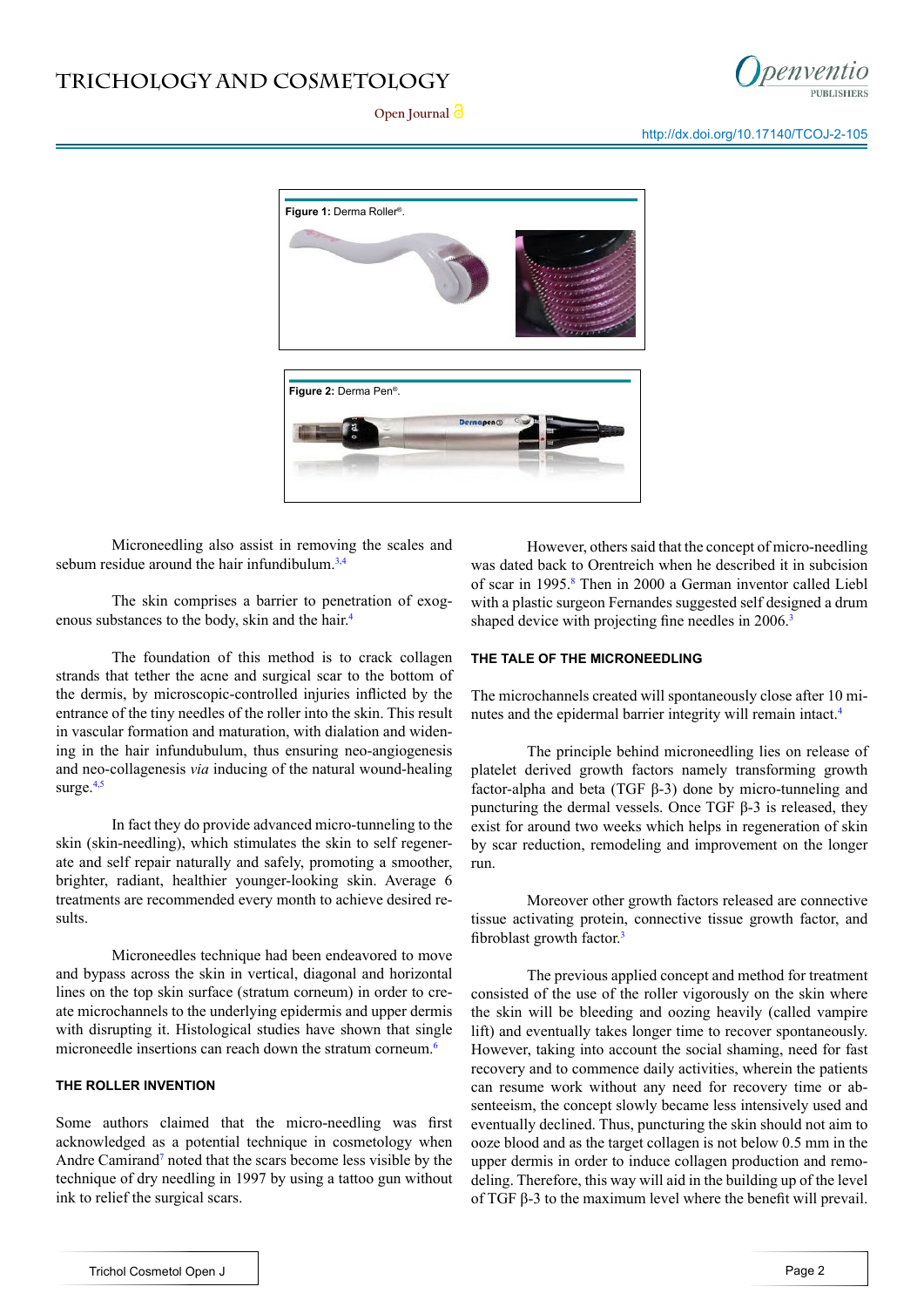Open **Journal**  $\partial$ 



It has been postulated that adding up a well-selected special cocktail of peptides can optimize results by specific product delivery through the tiny holes made by the dermaroller or the dermapen by increasing its permeability. Moreover these micro-needling creates temporary channels to the dermal microcirculation and induce new vessel formation, which will ultimately cause tightening of the skin along with regeneration and rejuvenation.

It is additionally important to note that many people require multiple micro-needling treatments in order to reach their desired cosmetic goals.

#### **THE MECHANISM OF MICRONEEDLING**

The foundation of microneedling is based on the concept of controlled mechanical stimulation of the wound-healing response, which is categorized into three main phases: 1-initiation of inflammation/inflammatory stage by triggering the attraction of both neutrophils and platelets in the injury site causing release of growth factors namely the TGF  $\alpha$  and β and plateletderived growth factor which all facilitate the manufacture and dissemination of intercellular matrix proteins 2-proliferation of monocytes, keratinocytes and fibroblasts under the effect of the growth factors and thus collagen will be laid down and 3-remodeling, whereby collagen I will be formed through some process and conversions which ultimately causes skin tightening.<sup>5</sup>

However, have stipulated the actual mechanism is that the microneedling will change the cell membrane potential from resting-70 mV to 100 mV which will trigger an increase in the cell activity releasing certain mediators such as proteins, potassium, and growth factors from the cell into the surrounding intercellular matrix leading to attraction of fibroblasts to the injury area by the microneedling and thus collagen induction and syn-thesis happen.<sup>[3](#page-3-2)</sup>

Nonetheless, reliance on ablative rejuvenation has reduced dramatically whilst non-ablative modalities emerged strongly and become an attractive alternative procedure, as they help in rejuvenation of the skin with minimal downtime and complications.<sup>[9](#page-3-8)</sup>

The use of traditional ablative methods including fractional laser resurfacing and dermabrasion are, by their constitution, tremendously physically disrupting to the epidermis and upper dermal layer which all require significant prolonged healing times and all of which would trigger an inflammation and could end up on dyschromias and post-inflammatory hyperpig-mentation of skin and its appendages.<sup>[10](#page-3-9)</sup>

What matters in the performance of dermaroller and dermapen is the depth of performance as nowadays there is a large ongoing sale of domestic dermarollers. These domestic dermarollers vary in depth (less than 0.5 mm) from the medical ones (ranging between 0.5 mm up to 3 mm) and each has its

specific application and different ways of performance in order to achieve the desired results.

#### **DESCRIPTION OF THE SKIN ROLLER**

A skin needling roller is a single use, drum like-shaped, handheld device, presterilized by gamma irradiation. On the top of the handle is a roller studded with 192 fine microneedles in eight rows in Standard one and about 540 needles in another types, 0.5-3 mm in length and 0.1-0.25 mm in diameter, comprising of fine stainless steel needles (Figure 1).<sup>[11](#page-3-10)</sup> Those fine needles are rolled on the skin back and forth in different directions to create multiple holes for about 15 times which yeilds approximately 250 holes per square cm up to the papillary dermis depending on the pressure applied.<sup>3</sup> A single pass makes about 16 micro punctures in the stratum corneum per square cm without disrupting the epidermis drastically.<sup>3</sup> Whereas the dermapen is like a pen, with its tip has 9-12 needles arranged in rows, with various spend vibrating stamp.<sup>[3](#page-3-2)</sup> Also there is other modality where tissue serum infusion is incorporated.

The therapeutic benefit is achieved by promoting natural collagen production and elastin in the papillary dermis, and thus creating neovascularisation and neocollagen which helps in mitigation of scars (Figure 3). $<sup>11</sup>$ </sup>



The idea beyond this is to stimulate collagen formation, laying down, followed by reorientation after initiation of an inflammatory process in the skin. This process needs to be repeated on a regular basis.

It had been described as well as published that the roller is like a 'miniature medieval instrument of torture's however it has been affirmed that using the roller improves the skin appearance and makes it brighter, smoother, more suppleness, elasticity and more radiant as the skin revives and gets refreshed with a firmer texture due to thickening of the treated skin (thickened stratum spinosum  $\lambda^{3,5}$  $\lambda^{3,5}$  $\lambda^{3,5}$ 

Also recently the microneedling has extended its application over the scalp for alopecia treatment and proved to be effective leading to significant scalp density.[3](#page-3-2),[9](#page-3-8) and extended to the stretch marks and gave favorable results.